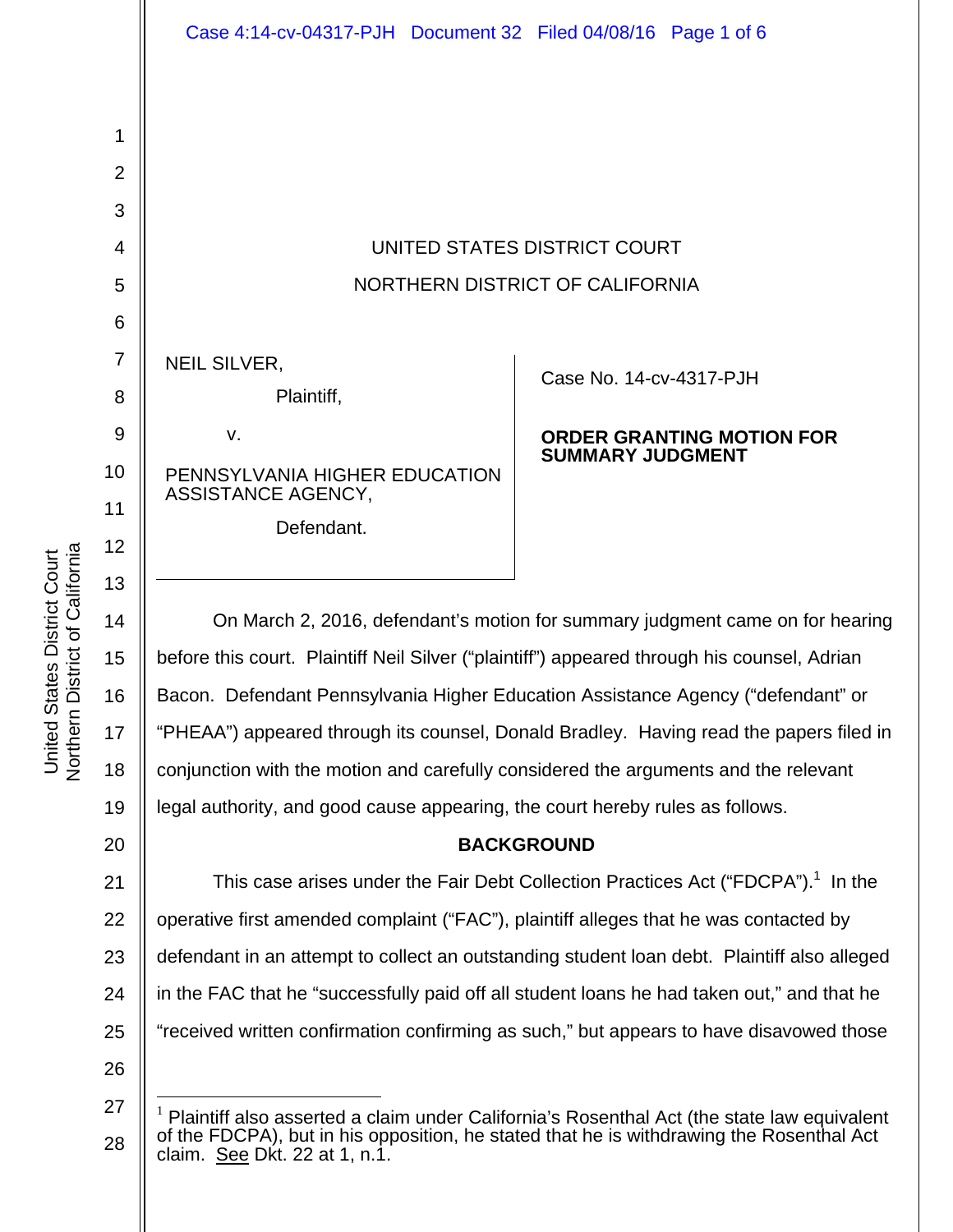### Case 4:14-cv-04317-PJH Document 32 Filed 04/08/16 Page 2 of 6

3 4 5 allegations. Specifically, in his deposition, plaintiff was asked whether he "knew that [he] owed somebody for [his] student loans," and "knew [he] had a balance still," and answered "yes." See Dkt. 21-1, Ex. A at 84:11-13. Plaintiff also admitted that, when he was sent written confirmation that his loans had been paid off, he knew that "a mistake was made." Id. at 69:12-20.

Putting aside the now-contradicted allegations about plaintiff having paid off his student loan debt, the complaint alleges that, on August 15, 2013 and October 6, 2013, plaintiff sent correspondence to defendant asking for validation of the debt that it sought to collect. FAC, ¶¶ 8-9. Plaintiff alleges that defendant did not respond to these requests, and instead sent "further collection correspondence" in November and December of 2013. Id., ¶ 10.

Plaintiff then sent another letter to defendant on January 6, 2014, again asking for validation of the debt, and further requesting that defendant "cease its collection efforts and withdraw its prior demands for payments on the loan." FAC, ¶ 11. On February 1, 2014, defendant sent a letter again stating that plaintiff's student loan payments were past due, and explaining that the loans would default if no payments were made by August 24, 2014. <u>Id.,</u> 12.

18 19 20 21 22 On February 11, 2014, plaintiff's counsel sent a letter "informing defendant that plaintiff had retained counsel and requesting that defendant cease and desist from contacting plaintiff directly." FAC, ¶ 14. Plaintiff alleges that, despite that request, defendant continued to send correspondence to him directly, on March 27, 2014 and May 7, 2014. <u>Id.,</u> **¶** 13, 15.

23 24 25 26 As mentioned above, the FAC asserts two causes of action against defendant, one under the federal FDCPA and one under California's Rosenthal Act. In his opposition, plaintiff stated that he will "voluntarily withdraw" the Rosenthal Act claim, leaving only the FDCPA claim.

27

28

1

2

6

7

8

9

10

11

12

13

14

15

16

17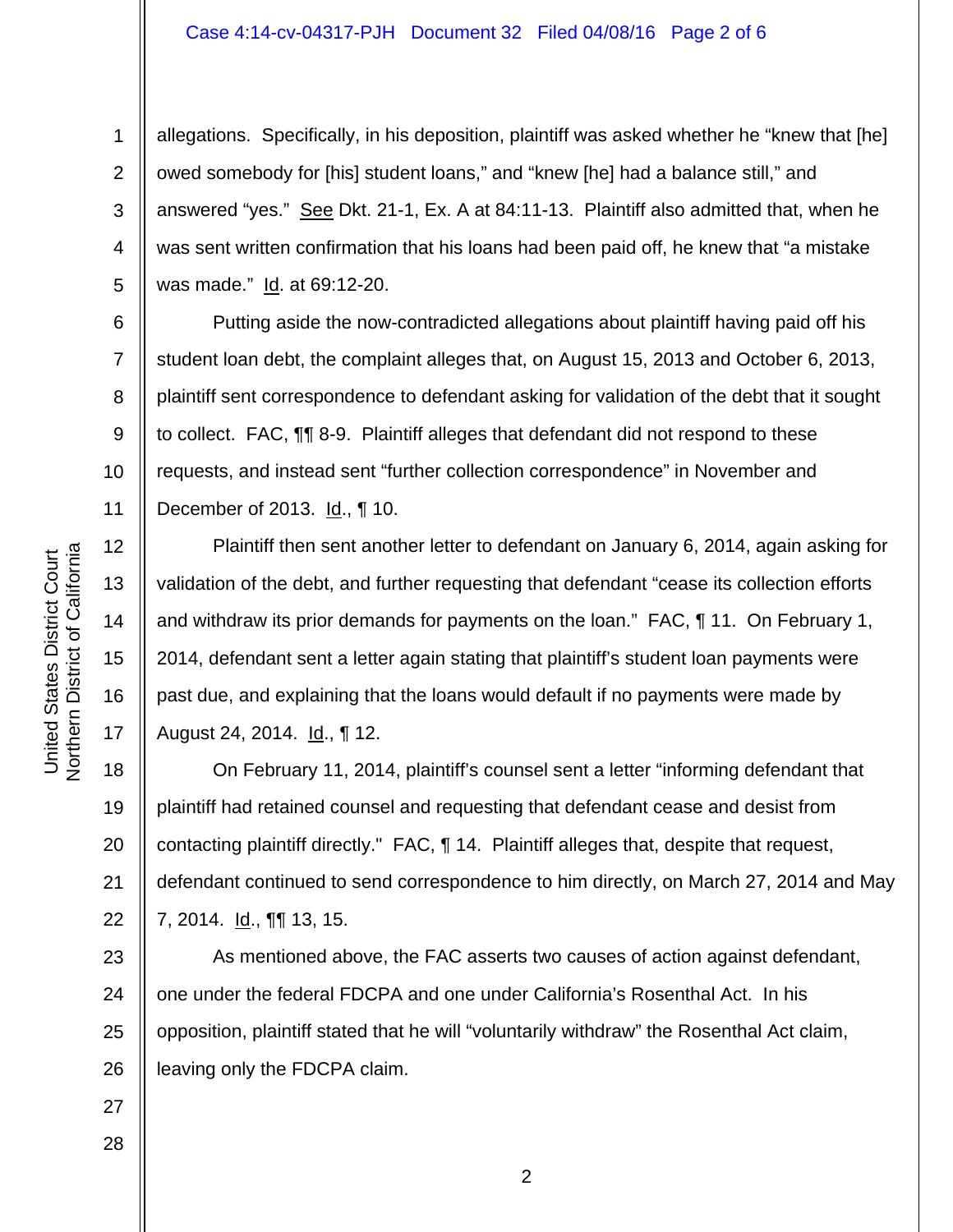#### **DISCUSSION**

### A. Legal Standard

1

2

3

4

5

6

7

8

9

10

11

12

13

A party may move for summary judgment on a "claim or defense" or "part of . . . a claim or defense." Fed. R. Civ. P. 56(a). Summary judgment is appropriate when there is no genuine dispute as to any material fact and the moving party is entitled to judgment as a matter of law. Id.

 A party seeking summary judgment bears the initial burden of informing the court of the basis for its motion, and of identifying those portions of the pleadings and discovery responses that demonstrate the absence of a genuine issue of material fact. Celotex Corp. v. Catrett, 477 U.S. 317, 323 (1986). Material facts are those that might affect the outcome of the case. Anderson v. Liberty Lobby, Inc., 477 U.S. 242, 248 (1986). A dispute as to a material fact is "genuine" if there is sufficient evidence for a reasonable jury to return a verdict for the nonmoving party. Id.

14 15 16 17 18 19 20 21 22 23 24 25 Where the moving party will have the burden of proof at trial, it must affirmatively demonstrate that no reasonable trier of fact could find other than for the moving party. Soremekun v. Thrifty Payless, Inc., 509 F.3d 978, 984 (9th Cir. 2007). On an issue where the nonmoving party will bear the burden of proof at trial, the moving party may carry its initial burden of production by submitting admissible "evidence negating an essential element of the nonmoving party's case," or by showing, "after suitable discovery," that the "nonmoving party does not have enough evidence of an essential element of its claim or defense to carry its ultimate burden of persuasion at trial." Nissan Fire & Marine Ins. Co., Ltd. v. Fritz Cos., Inc., 210 F.3d 1099, 1105-06 (9th Cir. 2000); see also Celotex, 477 U.S. at 324-25 (moving party can prevail merely by pointing out to the district court that there is an absence of evidence to support the nonmoving party's case).

26 27 28 When the moving party has carried its burden, the nonmoving party must respond with specific facts, supported by admissible evidence, showing a genuine issue for trial. Fed. R. Civ. P. 56(c), (e). But allegedly disputed facts must be material – the existence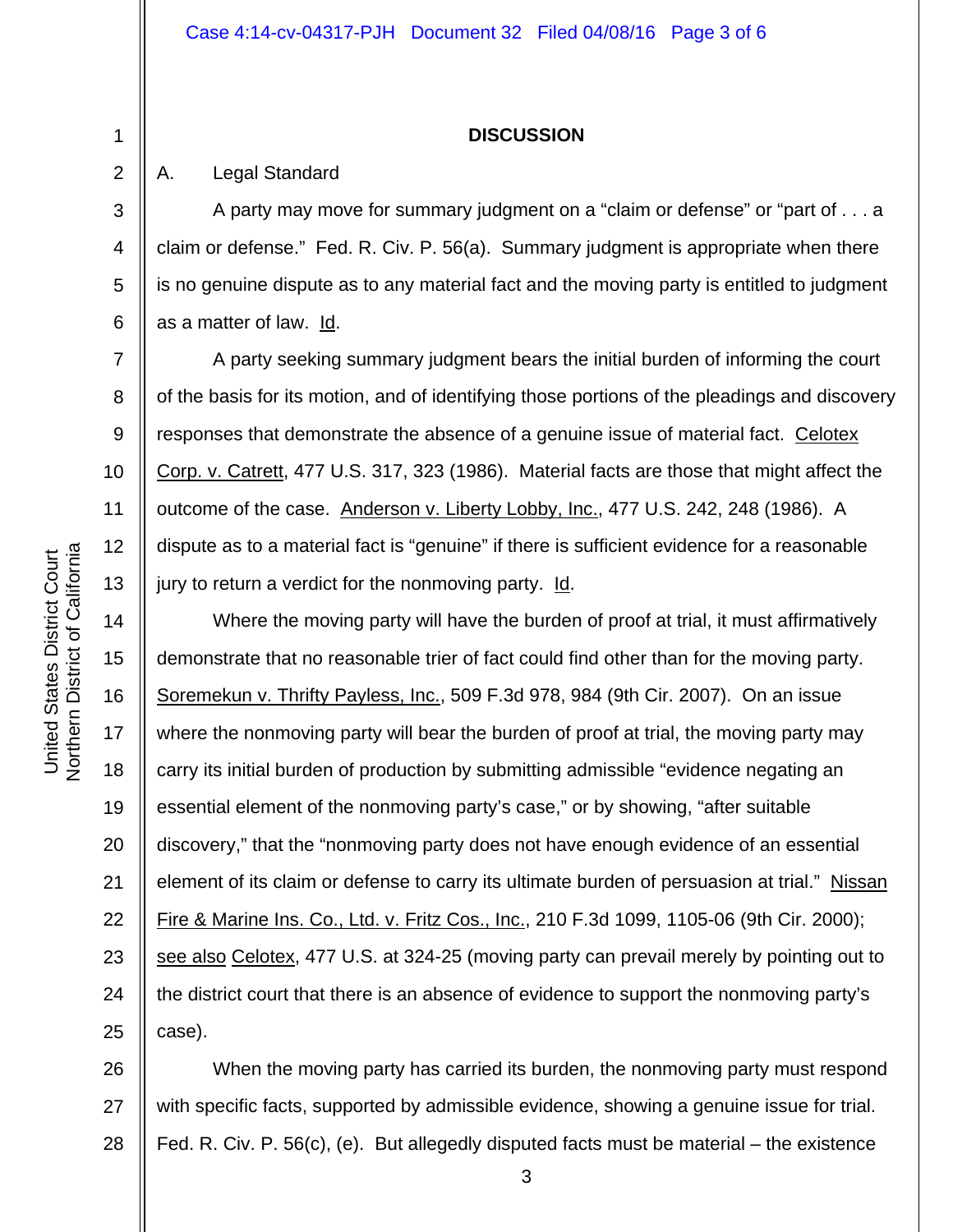of only "some alleged factual dispute between the parties will not defeat an otherwise properly supported motion for summary judgment." Anderson, 477 U.S. at 247-48.

 When deciding a summary judgment motion, a court must view the evidence in the light most favorable to the nonmoving party and draw all justifiable inferences in its favor. Id. at 255; Hunt v. City of Los Angeles, 638 F.3d 703, 709 (9th Cir. 2011).

B. Legal Analysis

1

2

3

4

5

6

7

8

9

10

11

12

13

14

15

16

17

18

 Defendant's motion raises a threshold issue that potentially warrants summary judgment in its favor – namely, that defendant is not a "debt collector" as that term is defined in the FDCPA, and thus, it cannot be held liable under that statute. The FDCPA's definition of "debt collector" specifically excludes "any person collecting or attempting to collect any debt owed or due or asserted to be owed or due another to the extent such activity . . . concerns a debt which was not in default at the time it was obtained by such person." 15 U.S.C. § 1692a(6)(F)(iii) (emphasis added).

 However, while defendant raised this argument in its motion, the only cited evidentiary support was a declaration from defendant's own vice president of operations, stating simply that "[f]ollowing default" of plaintiff's student loans, he "successfully rehabilitated his federal student loans with the United States Department of Education." Dkt. 20-1, ¶ 5. No documents supporting this assertion were submitted.

19 20 21 22 23 24 25 26 At the hearing, the court noted that the rehabilitation issue was potentially dispositive, and asked defendant's counsel why they did not attach any evidence aside from the single self-serving declaration. Defendant's counsel responded that "[i]f we would have known this was going to be an evidentiary issue, we would have filed with our moving papers the deposition testimony from Mr. Silver where he talks about how he had been in arrears long before my client ever got this account, [and] went through the rehabilitation process." Dkt. 27 at 11. Defendant's counsel offered to submit a supplemental declaration with such testimony.

27 28 The court gave defendant an opportunity to provide the deposition testimony, which has now been filed along with a supplemental declaration from defendant's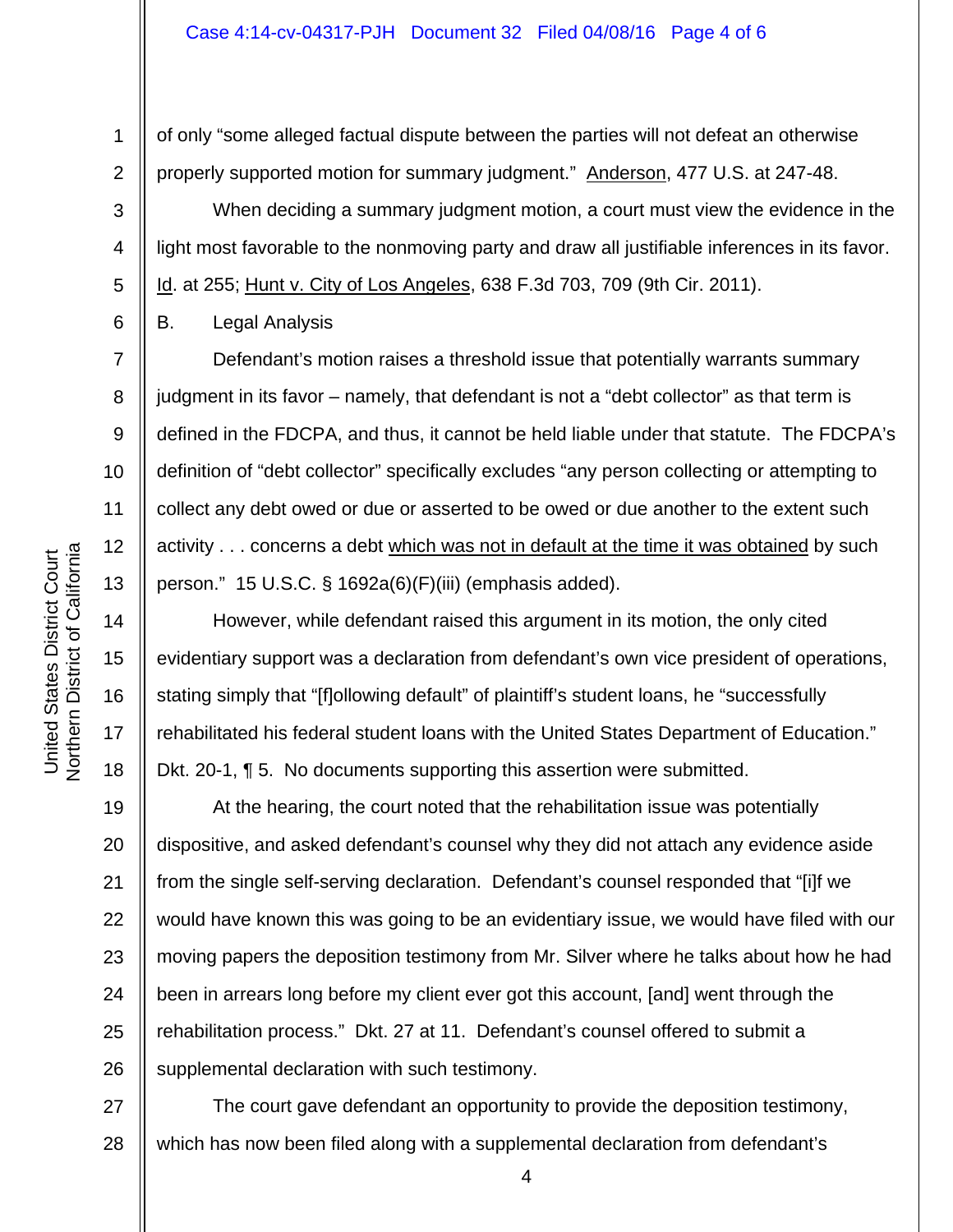| Case 4:14-cv-04317-PJH  Document 32  Filed 04/08/16  Page 5 of 6                                                                                                                                                                                                                                                                                                                                                                           |
|--------------------------------------------------------------------------------------------------------------------------------------------------------------------------------------------------------------------------------------------------------------------------------------------------------------------------------------------------------------------------------------------------------------------------------------------|
|                                                                                                                                                                                                                                                                                                                                                                                                                                            |
| counsel. See Dkt. 28. The declaration first sets forth the relevant federal regulations                                                                                                                                                                                                                                                                                                                                                    |
| governing the rehabilitation of defaulted loans:                                                                                                                                                                                                                                                                                                                                                                                           |
| A defaulted Direct Loan, except for a loan on which a judgment has been<br>obtained, is rehabilitated if the borrower makes 9 voluntary, reasonable and<br>affordable monthly payments within 20 days of the due date during 10<br>consecutive months. The Secretary determines the amount of a borrower's<br>reasonable and affordable payment on the basis of a borrower's total<br>financial circumstances.                             |
| 34 C.F.R. § 685.211(f).                                                                                                                                                                                                                                                                                                                                                                                                                    |
| Defendant then provides plaintiff's deposition testimony where he describes going                                                                                                                                                                                                                                                                                                                                                          |
| through the rehabilitation process:                                                                                                                                                                                                                                                                                                                                                                                                        |
| I was required to make a minimum of $-$ a minimum payment. We agreed to<br>\$50 a month. Once – that would get me out of default. I had to make, I<br>believe, eight to ten payments in a row. We agreed to have those<br>payments taken out from my bank account automatically every month.<br>Those payments were made, and after a certain period of time, I was out of<br>default and I would be sent over to a student loan servicer. |
| Dkt. 28, Ex. A at 52:17-24.                                                                                                                                                                                                                                                                                                                                                                                                                |
| Later in the deposition, plaintiff similarly explained that "[i]n order to get myself out                                                                                                                                                                                                                                                                                                                                                  |
| of default, I had to make so many payments for a period of - I don't remember exactly,                                                                                                                                                                                                                                                                                                                                                     |
| eight to twelve payments, to get myself out of default." Id. at 53:16-19. Defendant's                                                                                                                                                                                                                                                                                                                                                      |
| counsel asked "So did you make the eight to twelve payments and get out of default?"                                                                                                                                                                                                                                                                                                                                                       |

19 and plaintiff responded "I did." Id. at 54:17-19. Defendant's counsel then again asked

20 "So you made your eight to twelve payments in a row, you got out of default, and then

21 you said you were directed to the ombudsman's office, right?" to which plaintiff

22 responded "Correct." Id. at 55:8-11. On one more instance, defendant's counsel

23 apparently showed plaintiff a letter that he had been sent, which stated that "you

24 participated in a rehabilitation program to bring the loans back into good standing," and

25 defendant's counsel asked "That's correct, right? We talked about that?" to which plaintiff

26 responded "Correct." Id. at 195:13-17.

27 28 In addition to the deposition testimony, defendant also attached letters that it sent to plaintiff in October 2012, stating that "the loan(s) listed below have been transferred to

1

2

3

4

5

6

7

8

9

10

11

12

13

14

15

16

17